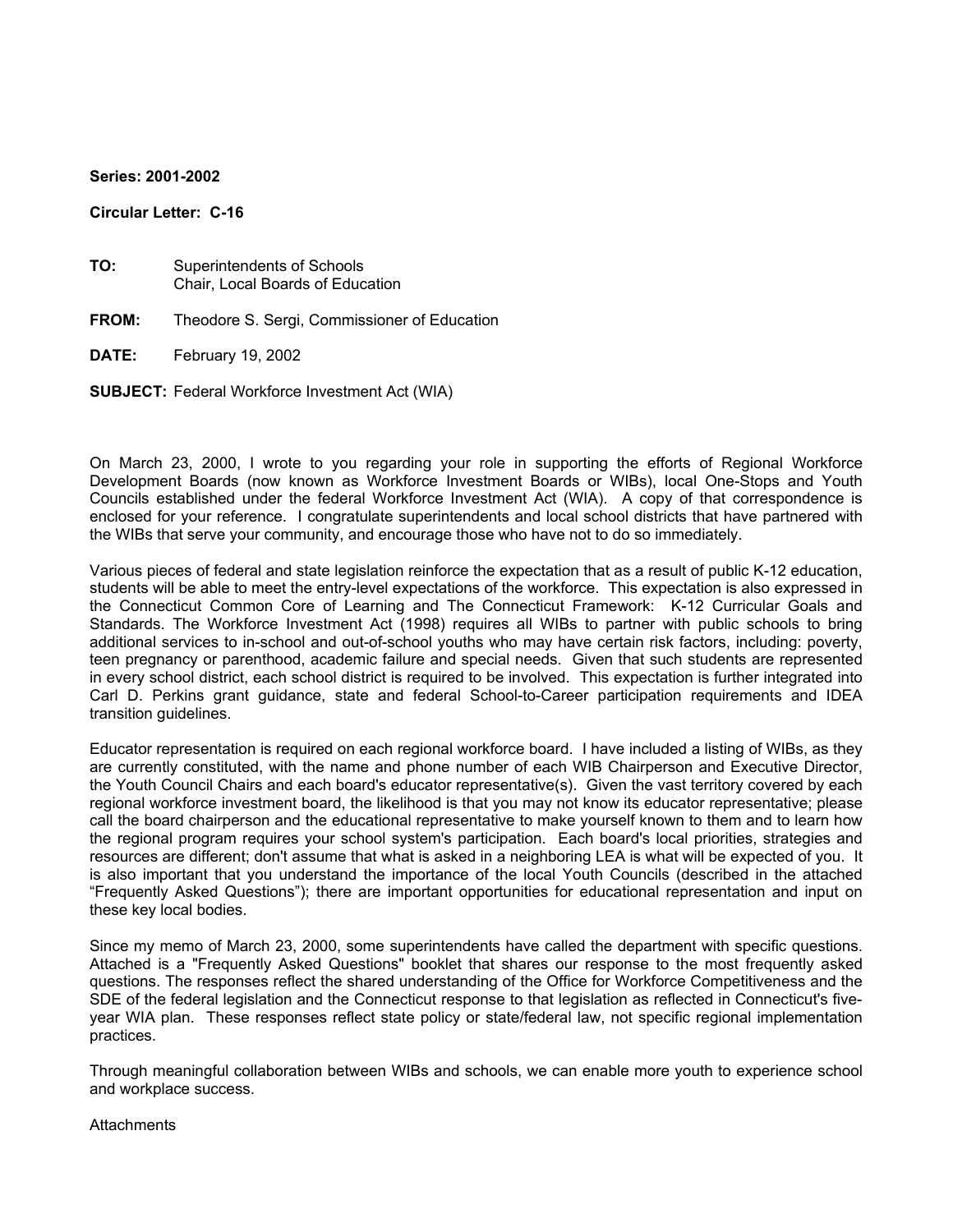# **Workforce** Investment Act



# *Frequently Asked Questions*

State of Connecticut Departments of Education and Labor 2002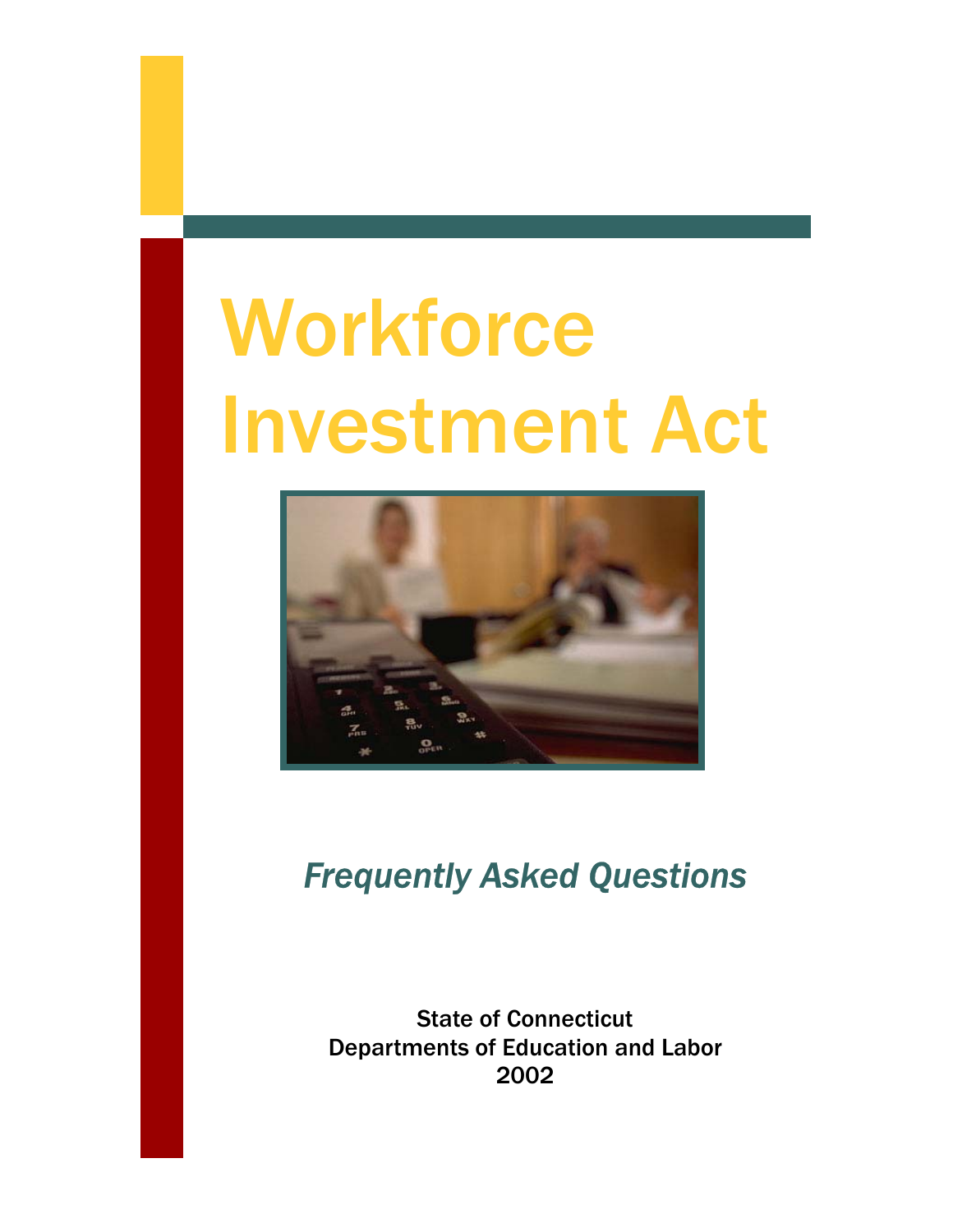

# WHAT IS WIA?

The Workforce Investment Act (WIA) was signed into law by President Clinton in 1998, replacing the Job Training Partnership Act (JTPA). The new law took effect on July 1, 2000, and was the first major change in federal employment and training legislation in nearly two decades. WIA reflects several significant changes in approach. Among them are increased authority at the local level on the part of Workforce Investment Boards (WIBs) and local elected officials; a greatly increased emphasis on performance accountability; more individual choice by training customers; and a vastly intensified focus on youth. Youth services constitute one of three major funding streams under WIA; the others are services to adults and dislocated workers.

# WHAT AGENCY MANAGES THE PROGRAM FOR CONNECTICUT?

The Connecticut Department of Labor (CTDOL) has been designated by the Governor as the administrative entity for Title I of WIA, which includes youth services in that capacity, CTDOL has responsibility for administering WIA youth expenditures for the state.

# WHAT ARE THE SIGNIFICANT CHANGES IN THE WIA LEGISLATION REGARDING YOUTH PROGRAMS?

The change in emphasis on youth programs under WIA is captured in the language of the regulations supporting the Act:

The regulations for youth activities reflect the intent of the legislation by moving away from one-time, short-term interventions and toward a systematic approach that offers youth a broad range of coordinated services. This includes opportunities for assistance in academic and occupational learning; development of leadership skills; and preparation for further education, additional training, and eventual employment. Rather than . . . separate, categorical programs, . . . youth activities . . . facilitate the provision of a menu of varied services that may be provided in combination or alone at different times during a youth's development . . . .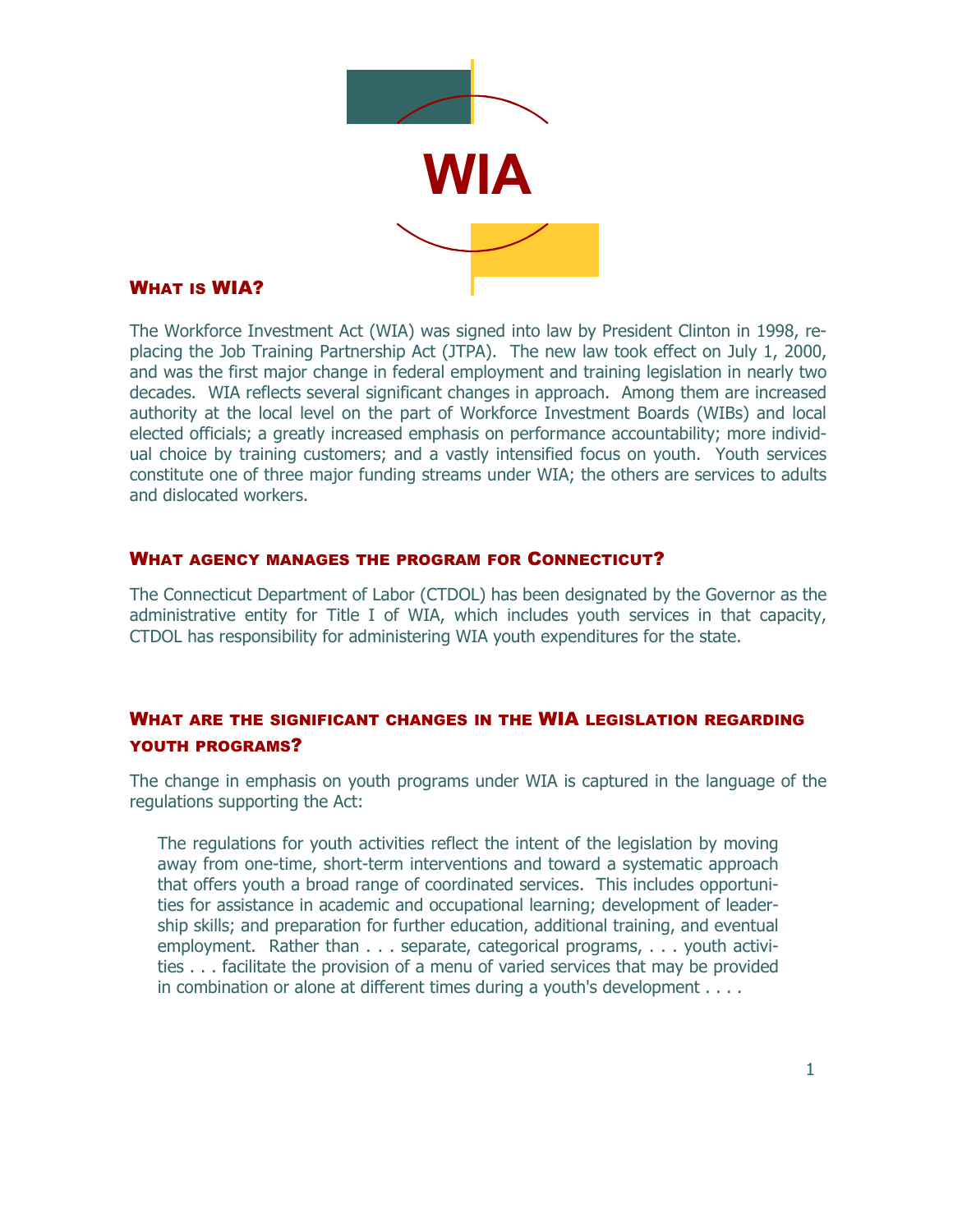Overall, the WIA difference can be described as a comprehensive, long-term approach (not just a summer jobs program) aimed at:

- $\Diamond$  preparing youth for success in the labor market;
- $\Diamond$  improving educational achievement levels;
- $\Diamond$  providing a sustained support system; and
- $\Diamond$  providing leadership and citizenship development.

#### WHAT ARE REGIONAL WORKFORCE DEVELOPMENT BOARDS?

Workforce Investment Boards (WIBs, as they are called under WIA), grew out of Workforce Development Boards, which in turn grew out of the former Private Industry Councils under JTPA. WIBs have responsibility under WIA for managing and coordinating workforce investment activities at the regional level, working in close collaboration with local elected officials. These boards must have private-sector business representatives as a majority of their membership. Other representatives come from education (both elementary/secondary and postsecondary), organized labor, community-based organizations, economic development agencies, and One-Stop partner organizations.

#### IS WIA A JOBS PROGRAM OR AN EDUCATIONAL PROGRAM?

Services for youth under WIA reflect a youth development focus that is specifically geared to helping low-income youths to overcome the personal barriers they have to becoming gainfully employed or self-sufficient. Education is typically among the greatest barriers. For those who are of school age (14-21), WIA includes supports for both in-school and out-of-school young people that increase their academic skills. Reading and mathematics are priority academic skills that are measured. Other barriers include English proficiency, special needs or handicapping conditions, and single parenting or pregnancy.

Preparing for a job or actually obtaining a job are among the important client outcomes. WIA acknowledges that many youths may not currently be prepared to take or maintain a job. The Act requires the careful assessment of each young person's needs and the development of an individual plan to address those needs. Each Board and its service providers are responsible for the measured progress of each participating youth.

There is good reason for WIA's increased focus on young people, as reflected in the following information, much of it provided by the Sar Levitan Center for Social Policy Studies at Johns Hopkins University.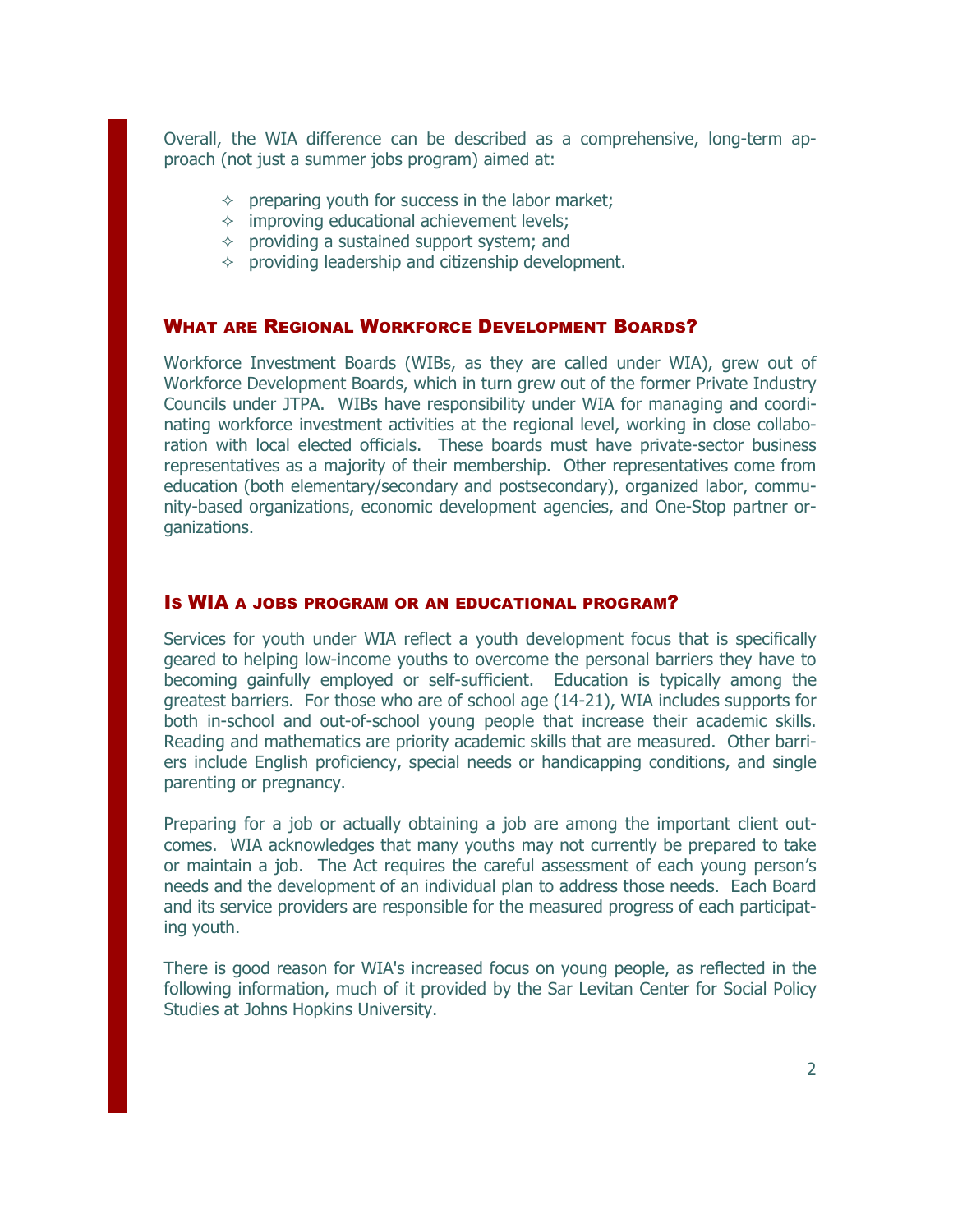# **Some Hard Facts**

Demographic data tell us that nationally, after reaching a low of 24.9 million in 1995, the number of 18- to 24-year-olds is growing again, and will be over 30 million by 2010. Of these, a majority will be Hispanic or nonwhite. An increasing number of them will be immigrants. Consider these points:

- $\Diamond$  youth without educational credentials face tough times in the job market;
- $\lozenge$  there is fierce competition for lower-skill jobs. This is particularly true for young men. Welfare-to-work has pushed a large number of women into the labor market, putting low-skilled male job-seekers at even more of a disadvantage; and
- $\Diamond$  we are now seeing the results of decades of disinvestment in youth.

#### **Against this demographic backdrop, some disturbing facts need to be acknowledged:**

- $\Diamond$  job prospects for young people with low skills are grim;
- $\Diamond$  young people have 2 1/2 times more labor market problems than adults; and
- $\Diamond$  weekly wages of young people have been dropping for more than 25 years. Between 1973 and 1999, real weekly earnings of young adults (adjusted for inflation) decreased by 26 percent for young men and more than 11 percent for young women.

#### **f Past government programs for young people enphasized quick ixes that didn't work, leading to the incorrect conclusion that nothing works in terms of youth programming. However, we know from research and experience that several program principles do work for young people. These are:**

- $\Diamond$  continuity of contact with caring adults committed to their labor market success;
- $\div$  the centrality of work and connections to employers;
- $\Diamond$  a variety of options for improving educational and skill competencies;
- $\Diamond$  hands-on experiential training in community rebuilding and areas of labor market growth;
- $\Diamond$  ongoing support through the first jobs, coupled with sustained efforts to improve skills;
- $\Diamond$  incentives to improve and recognition of achievement;
- $\lozenge$  opportunities for leadership development, self-governance, community service and decision making; and
- $\Diamond$  linking young people with sources of external supports (housing, health care, food and clothing).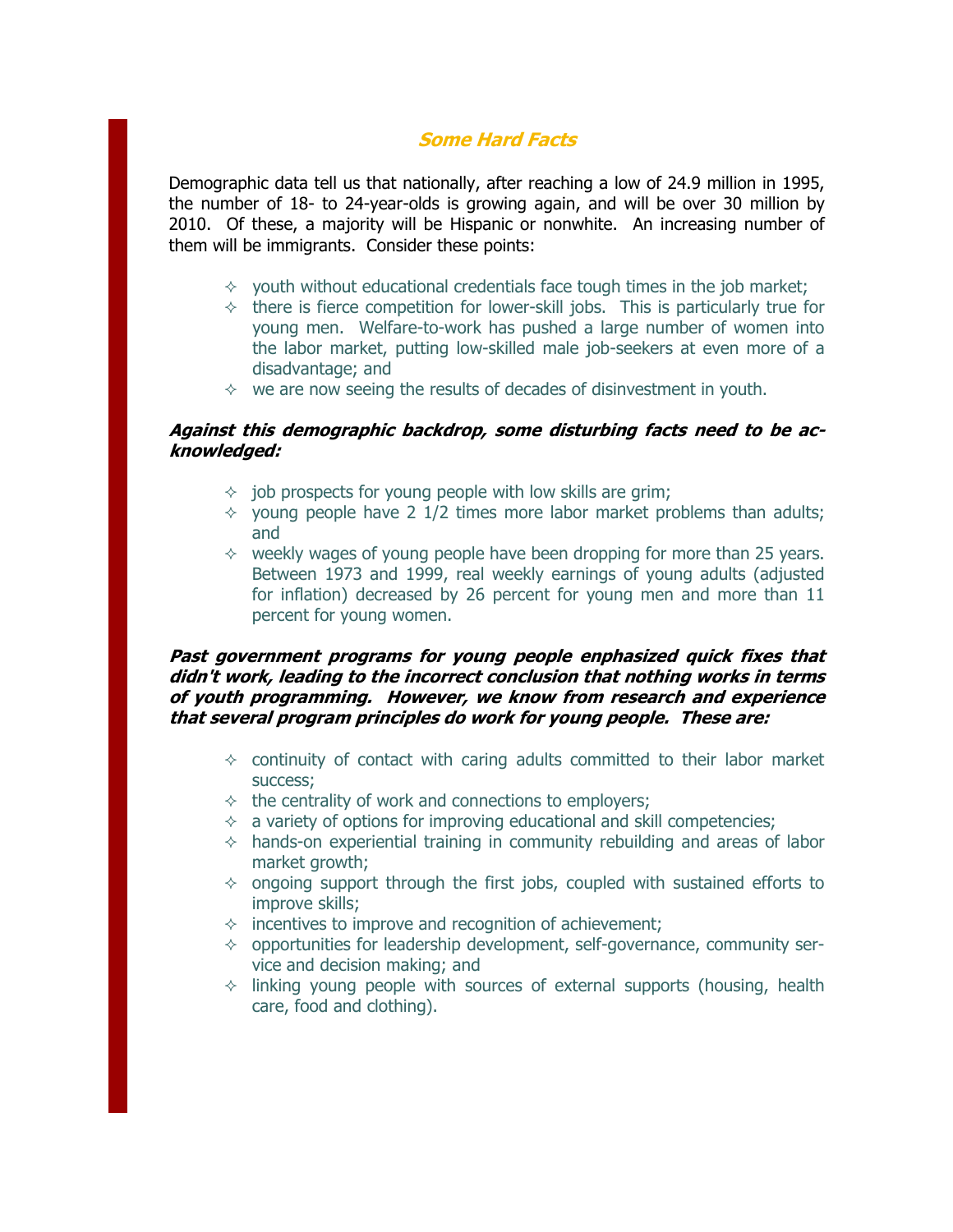#### **WIA stresses a youth development approach:**

- $\Diamond$  Focuses on the assets of the young person (rather than on problems that need to be fixed);
- $\Diamond$  Communicates high expectations;
- $\Diamond$  Provides opportunities for leadership; and
- $\Diamond$  Encourages a sense of personal identity.

**The following are required WIA program elements** (these services do not all have to be offered by each provider, but local WIBs must ensure that the full spectrum of services is available to each youth, from one source or another):

- $\Diamond$  tutoring and study skills training;
- $\Diamond$  alternative secondary school services;
- $\Diamond$  summer employment opportunities that are directly linked to academic and occupational learning;
- $\Diamond$  paid and unpaid work experiences;
- $\lozenge$  occupational skill training;
- $\Diamond$  leadership development;
- $\Diamond$  supportive services;
- $\Diamond$  adult mentoring;
- $\Diamond$  follow-up services at least 12 months and
- $\Diamond$  comprehensive guidance and counseling.

Funds for WIA youth services flow from the State Department of Labor (according to a formula based on unemployment rates and relative numbers of disadvantaged youth) to local WIBs, which contract for youth services with local providers. In addition to youth service funds, WIBs also receive funding for services to adults and dislocated workers.

#### **Other new aspects of WIA by comparison with JTPA include:**

- $\lozenge$  long-term intensive services;
- $\Diamond$  greater emphasis on out-of-school youth;
- $\div$  12 months of follow-up services required;
- $\div$  different outcomes for different age groups (14-18, 19-21);
- $\div$  work-based learning;
- $\Diamond$  adult mentoring; and
- $\Diamond$  youth development activities.

#### **There is also a greatly increased emphasis on performance accountability, and a focus on results:**

- $\Rightarrow$  Have young people's skills improved?
- $\Rightarrow$  Are more of them in jobs, in college, or the military?
- $\Rightarrow$  Are they on the path to high-wage jobs?
- $\Rightarrow$  Are risk-taking behaviors reduced?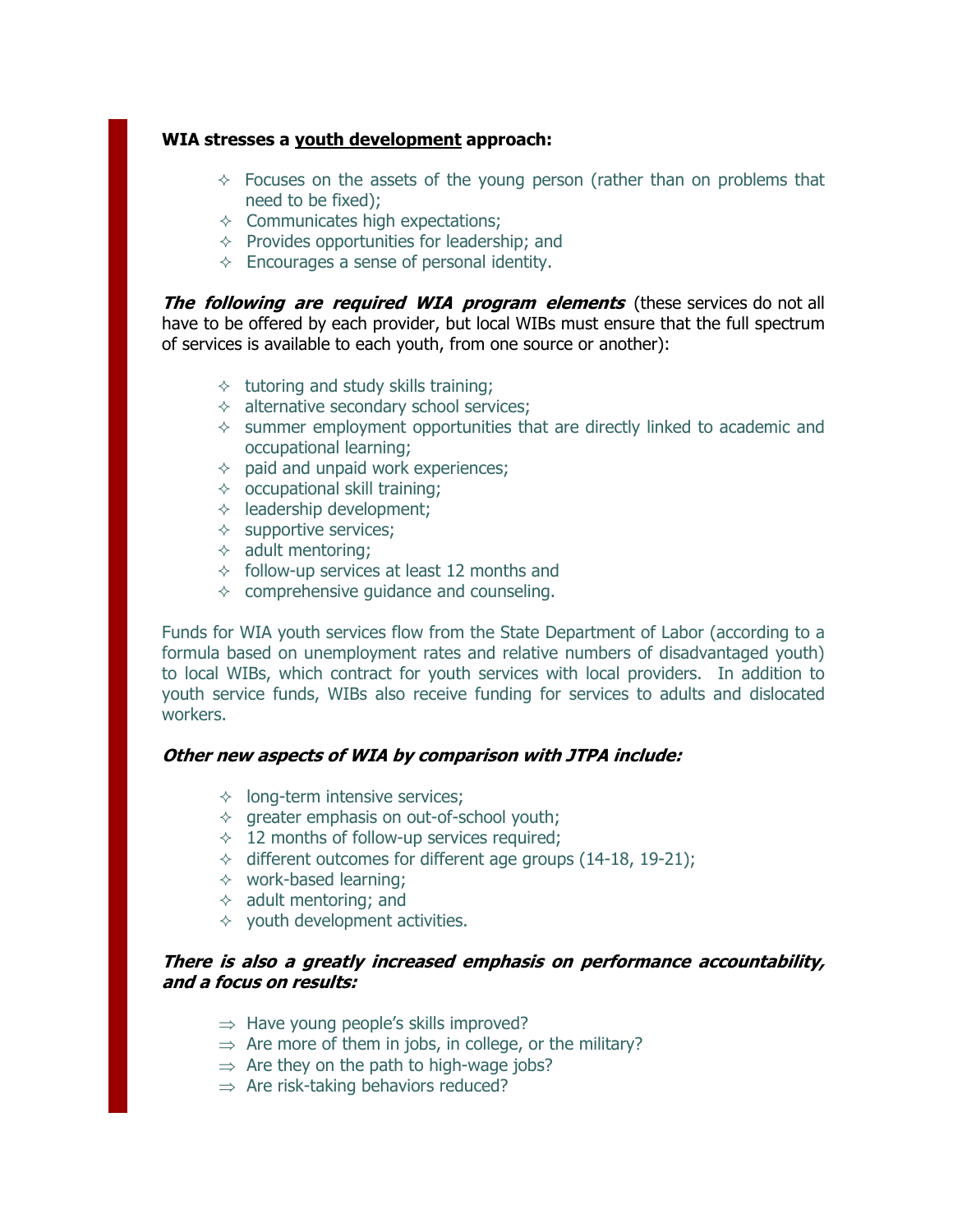# **Connecticut has taken specific steps to reflect the increased emphasis on youth**

- $\Diamond$  One important step was the establishment of a separate Youth Committee as one of three standing committees of the Connecticut Employment and Training Commission (CETC), the state Workforce Investment Board
- $\Diamond$  Another was the decision by the Office for Workforce Competitiveness (OWC) to contract with Connecticut Voices for Children, a widely respected statewide youth advocacy organization, to staff the CETC Youth Committee, thereby increasing the capacity to support a youth focus
- $\Diamond$  A third step was the use by OWC of funds from the Governor's Program Initiatives (non-WIA funding) to support pilot youth programs that train atrisk youth in starting and running their own businesses, as well as academic and employability skills.

### **The primary focus of the CETC Youth Committee is based on implementation of the youth portion of the state's WIA five-year plan, and includes:**

- $\Diamond$  a general responsibility to quide planning and implementation efforts statewide for youth-related requirements under state and federal law, and to promote strategies to meet CETC's youth-related goals and objectives, including implementation of a comprehensive employment-related youth services strategy; and
- $\Diamond$  use of local Youth Councils as community collaboratives for leadership, working to develop effective communication linkages with Councils, identifing technical assistance needed by Councils and developing strategies for getting it to them, and reporting to CETC on the state's employmentrelated youth services system.

# WHAT OPPORTUNITIES EXIST FOR LEAS WITHIN THE WIA SYSTEM?

WIA mandates the creation of local Youth Councils, which did not exist under JTPA.

#### **These councils have the following features:**

- $\div$  they are created by the Act as standing committees of local WIBs, with significant power—for example, Youth Councils recommend to WIBs which service providers should receive funding;
- $\div$  they are responsible for overall coordination of a local area's youth activities; and
- $\Diamond$  they involve major community stakeholders committed to successful outcomes for young people—employers, schools, parents, community-based organizations, juvenile justice, law enforcement, housing, Temporary
- $\Diamond$  Assistance to Needy Families, health programs, youth programs, the faith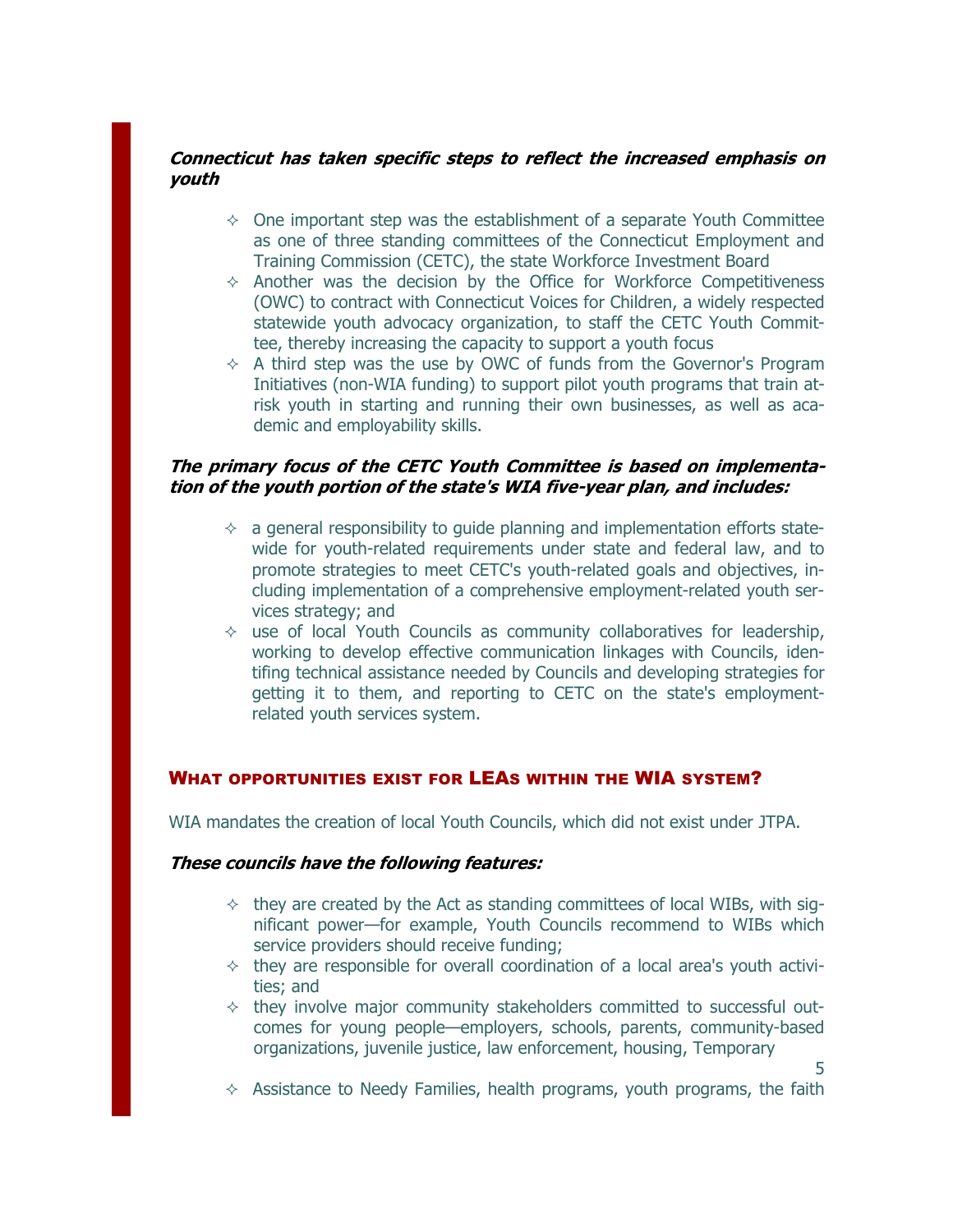community, and young people themselves.

#### WHO REPRESENTS EDUCATION ON EACH REGIONAL BOARD?

Membership and organizational representation vary in Connecticut. See the attached list.

#### WHAT ARE ONE-STOPS?

One-Stop Delivery Centers are the primary mechanisms for service delivery at the local level. Each region must have at least one full-service center. Each WIB provides for management of the One-Stops by designating a One-Stop operator, which may be a single entity or a consortium of organizations.

#### WHO IS ELIGIBLE FOR WIA?

To be eligible for WIA-funded services, a young person must be 14 to 21 years old, must be low-income, and must be one or more of the following: deficient in basic literacy skills; a school dropout; homeless, a runaway, or a foster child; pregnant or a parent; an offender; or an individual who requires additional assistance to complete an educational program, or to secure and hold employment.

|                           | <b>YY Served</b> | <b>OV</b> Served | <b>Total</b> | <b>Total Dropouts YY Dropouts</b><br>OY & YY |          |
|---------------------------|------------------|------------------|--------------|----------------------------------------------|----------|
| <b>Bridgeport</b>         | 75               | 175              | 250          | 131                                          | 8        |
| <b>Mid-Connecticut</b>    | 105              | 30               | 135          | 20                                           | $\theta$ |
| Danbury/Torrington        | 18               | 40               | 58           | 6                                            |          |
| Danielson/Windham         | 90               | 30               | 120          | 30                                           | 15       |
| <b>Hartford</b>           | <b>200</b>       | 100              | 300          | 120                                          | 40       |
| <b>New Haven</b>          | 210              | 70               | 280          | 82                                           | 22       |
| Waterbury                 | 153              | 66               | 219          | 25                                           | 5        |
| <b>New London/Norwich</b> | 40               | 30               | 70           | 15                                           | 9        |
|                           | 891              | 541              | 1432         | 429                                          | 100      |
| $YY = Youth 14-18$        |                  |                  |              |                                              |          |

#### HOW MANY STUDENTS ARE EXPECTED TO BE SERVED?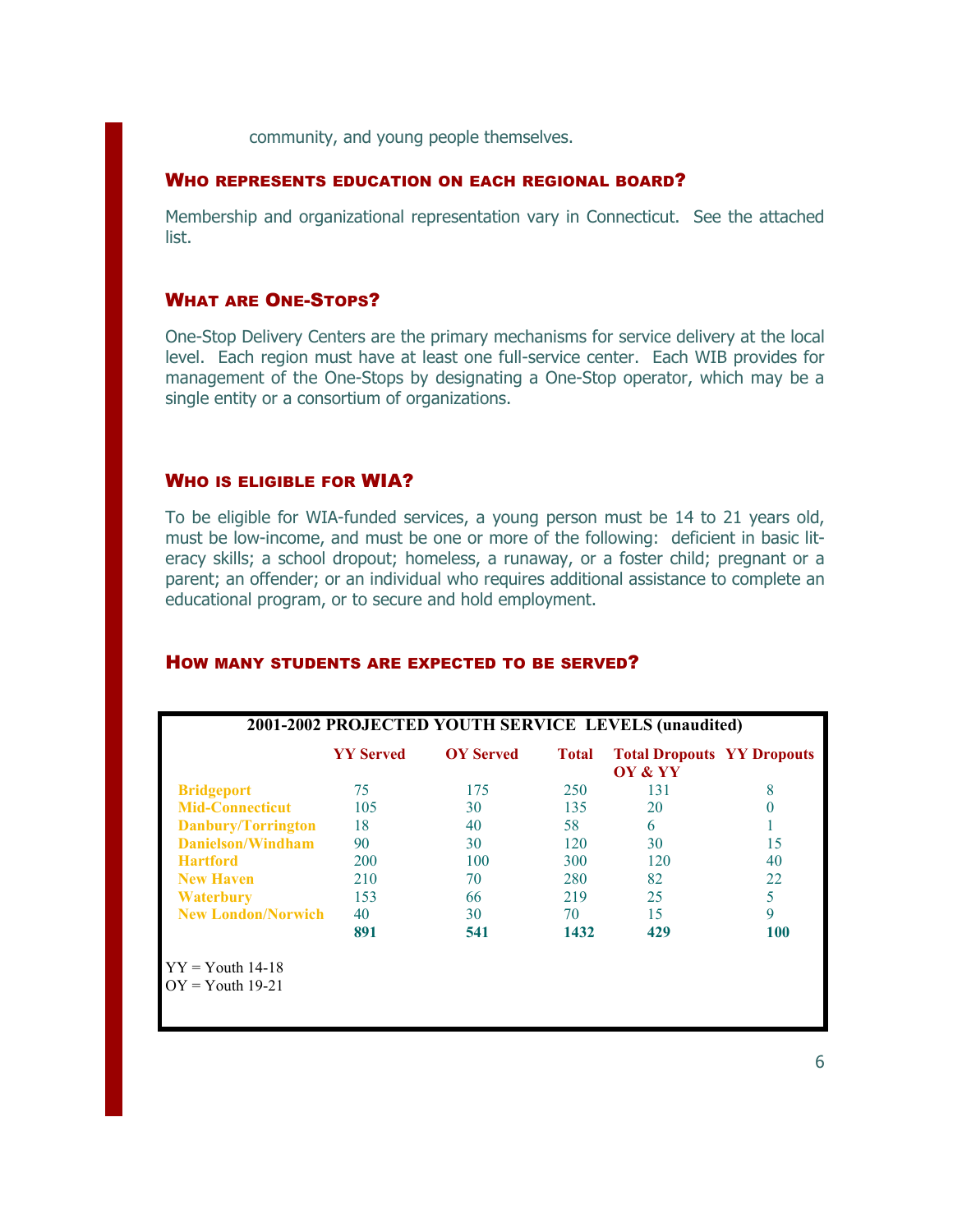#### HOW IS THE LOCAL SCHOOL SYSTEM EXPECTED TO BE INVOLVED?

WIA identifies public schools as a mandated partner in service delivery. Local education agency (LEA) services (testing, career centers, tutoring, ESL, adult education, parenting education, special education, vocational education, School-To-Career, early childhood education and childcare, etc.) are among the local school system's resources that may be coordinated on behalf of in-school and out-of-school youths.

Administrative policy from CTDOL for WIA identifies specific standardized tests, including the Grade 8 Connecticut Mastery Test (CMT) and the Connecticut Competency System (CCS), to be the academic assessment tools and processes for the assessing academic skills of in-school and out-of-school youths for the purpose of participation in WIA-funded services and the measurement of performance under WIA. The CMT must be administered by LEA personnel. WIBs will require the cooperation of LEAs to provide test scores, with appropriate consent, in a timely manner. WIBs may also require the assistance of LEAs in setting student academic goals and measuring student progress.

#### **As Connecticut intensifies its efforts to serve young people under WIA and invest in their futures, school officials can help by:**

- $\Diamond$  encouraging flexible learning options;
- $\Diamond$  expanding dropout prevention efforts;
- $\Diamond$  establishing high expectations;
- $\Diamond$  extending School-to-Career partnerships to include out-of-school youth; and
- $\Diamond$  connecting with the postsecondary education system.

Each superintendent of schools, and WIB director and One-Stop operator should establish the most effective way to keep each other informed about local WIA performance and the status of students for whom they collaborate in providing services.

#### WHAT OTHER EDUCATIONAL SYSTEMS ARE INVOLVED?

Other educational systems or entities that may be involved are private vendors which provide various arrays of services to clients, including many of those LEAs may provide. The WIB contracts with these vendors.

Higher education—especially Connecticut's community college system—is also involved in the regional delivery of WIA services.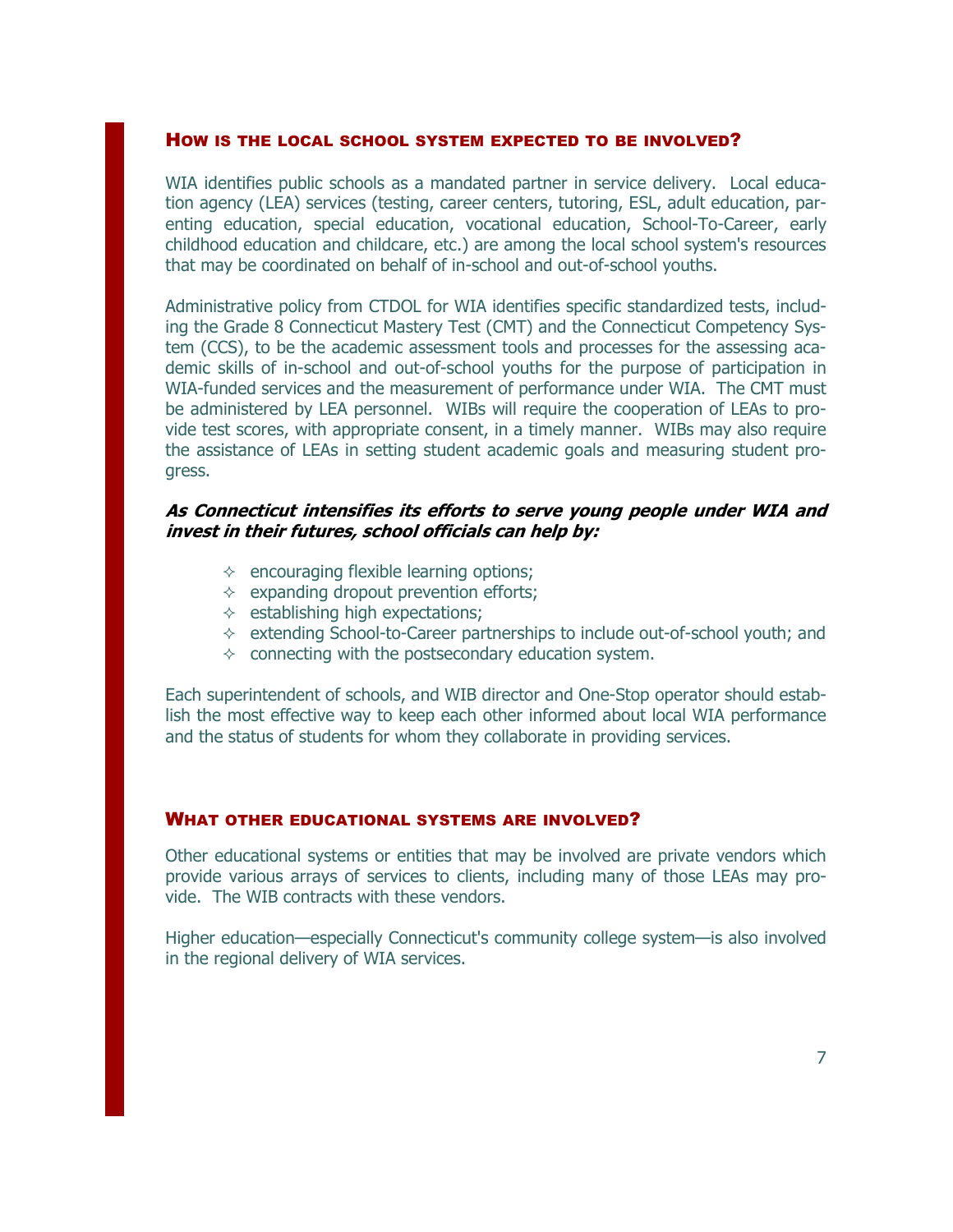#### HOW DOES THE WIA RELATE TO THE SCHOOL-TO-CAREER PROGRAM?

School-To-Career (STC) programs are available to all students to prepare them for the world of work. Students must be eligible for and selected to participate in the WIA program. WIA services are not intended to replace STC services for in-school youths. For WIA participants who are still in school, STC services should complement WIA services offered through the WIB. A recommended goal for in-school WIA should be that they graduate with a Connecticut Career Certificate (CCC) issued by the LEA, if possible.

# HOW DOES THIS PROGRAM RELATE TO THE PERKINS PROGRAM IN COM-PREHENSIVE HIGH SCHOOLS?

WIA requires collaboration with the federal Carl D. Perkins program. LEAs and WIA administrators should collaborate in providing Perkins benefits to in-school youth, including LEA-sponsored, occupation-oriented curriculums. Out-of-school youths may need access to school-sponsored basic adult education, ESL and citizenship education funded through the Perkins grant. SDE requires that a Perkins-supported adult education coordinator from a school district within the region be represented on each WIB.

#### HOW MUCH MONEY IS AVAILABLE FOR THIS PROGRAM?

Nationally, WIA funding for Program Year 2001-02 is a little over \$3.6 billion. Of that amount, approximately \$1.1 billion is for youth services. Connecticut's total WIA allotment for the same year is approximately \$23.7 million, with a little over \$9.5 million allotted for youth services.

# WILL GRANTS BE MADE AVAILABLE TO SCHOOLS FOR THE SERVICES THEY PROVIDE?

No. The coordination of existing programs, services and resources, including those in schools, is essential for the WIA program to work. Under certain circumstances a RESC could be a service provider, entitling it to contract funding for the services it provides. However, individual school districts will not be funded under WIA for services to which the student is otherwise entitled.

As noted in the March 23, 2000, letter from Commissioner Theodore S. Sergi and described in the Memorandum of Agreement subsequently circulated to LEAs and WIBs, those two entities should negotiate regarding the sharing of any substantial costs incurred in order to conduct testing and report results for in-school students.